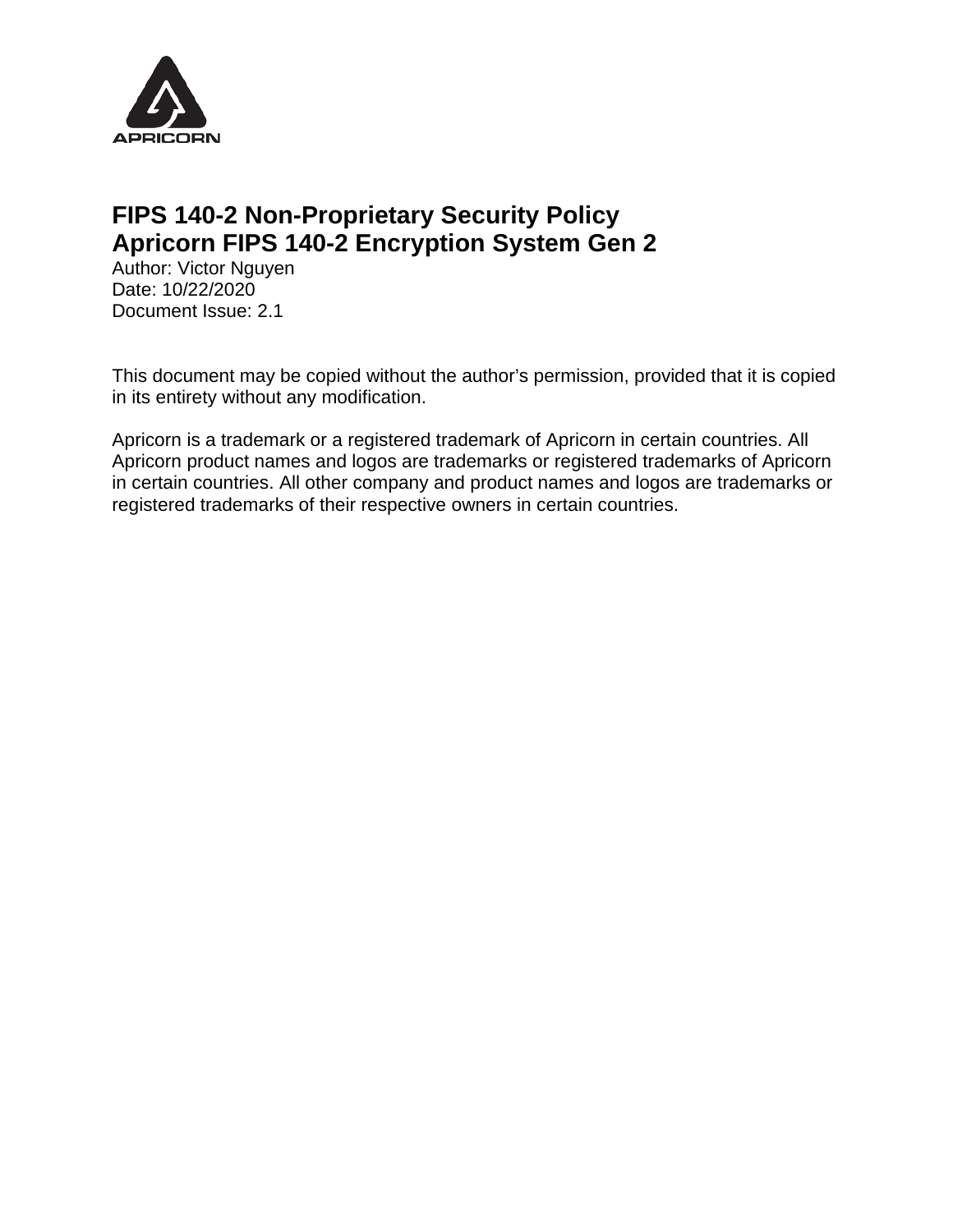# **Table of Contents**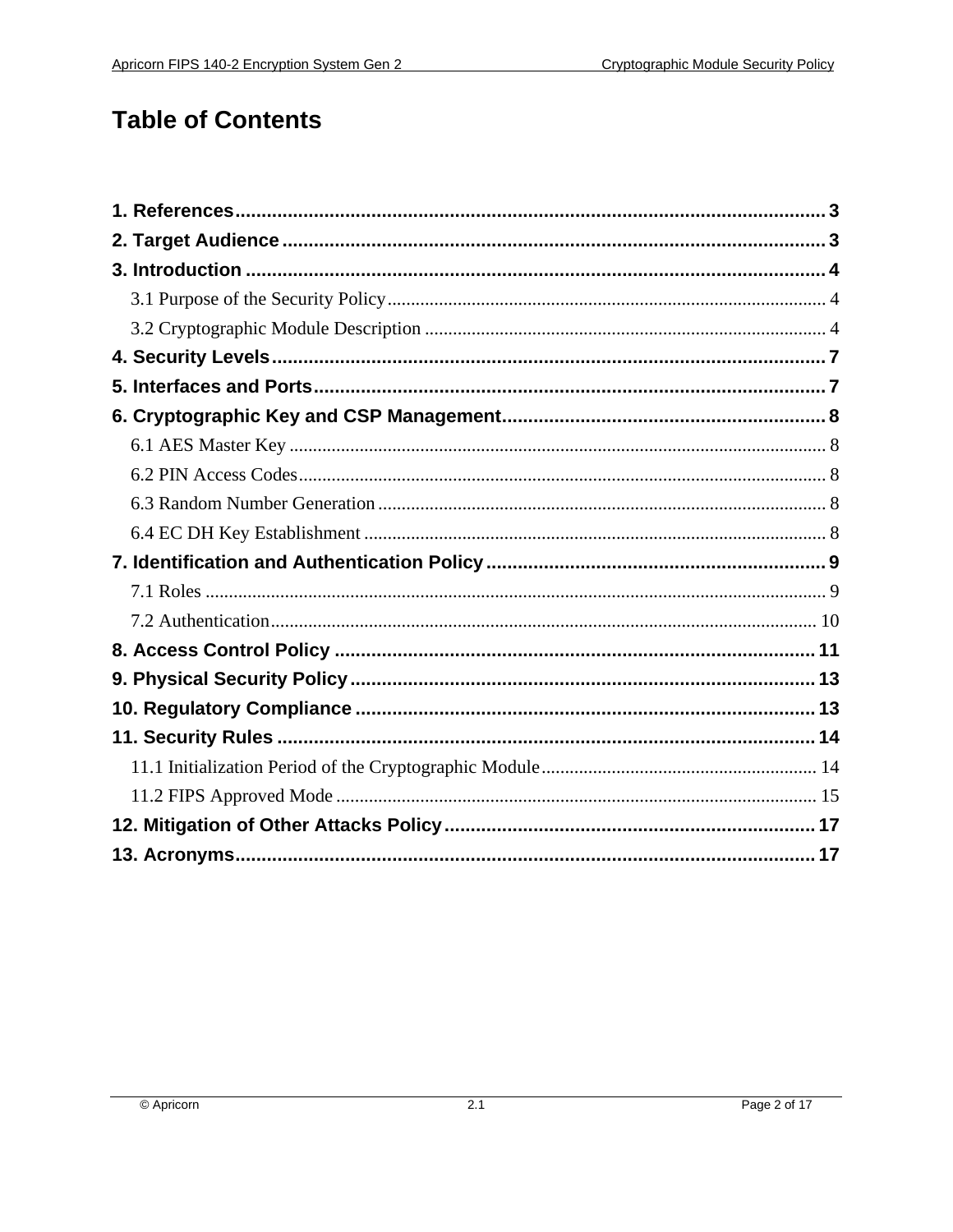| <b>Revision History</b>        |  |  |  |  |
|--------------------------------|--|--|--|--|
| <b>Original Release</b><br>2 በ |  |  |  |  |
| <b>Revalidation Submission</b> |  |  |  |  |
|                                |  |  |  |  |
|                                |  |  |  |  |

Table 1 – Revision History

### <span id="page-2-0"></span>**1. References**

| <b>Author</b> | <b>Title</b>                                                     |  |  |
|---------------|------------------------------------------------------------------|--|--|
| <b>NIST</b>   | FIPS PUB 140-2: Security Requirements For Cryptographic Modules, |  |  |
|               | December, 2002                                                   |  |  |
| <b>NIST</b>   | Derived Test Requirements for FIPS PUB 140-2, January, 2011      |  |  |
| <b>NIST</b>   | Implementation Guidance for FIPS PUB 140-2 and the Cryptographic |  |  |
|               | Module Validation Program, August, 2020                          |  |  |
| <b>NIST</b>   | <b>FIPS 197</b>                                                  |  |  |
| <b>NIST</b>   | <b>FIPS 180-4</b>                                                |  |  |
| <b>NIST</b>   | SP800-90A Revision 1                                             |  |  |
| <b>NIST</b>   | SP800-38E                                                        |  |  |
| <b>NIST</b>   | SP800-56A                                                        |  |  |
| <b>NIST</b>   | SP800-133 Revision 2                                             |  |  |

Table 2 - References

# <span id="page-2-1"></span>**2. Target Audience**

- NIST, CCCS, Accredited Laboratory and the FIPS 140-2 Validation Group
- Developers Working on the Release
- Product Verification
- Documentation
- Product and Development Managers
- Security Assurance
- Administrator and General User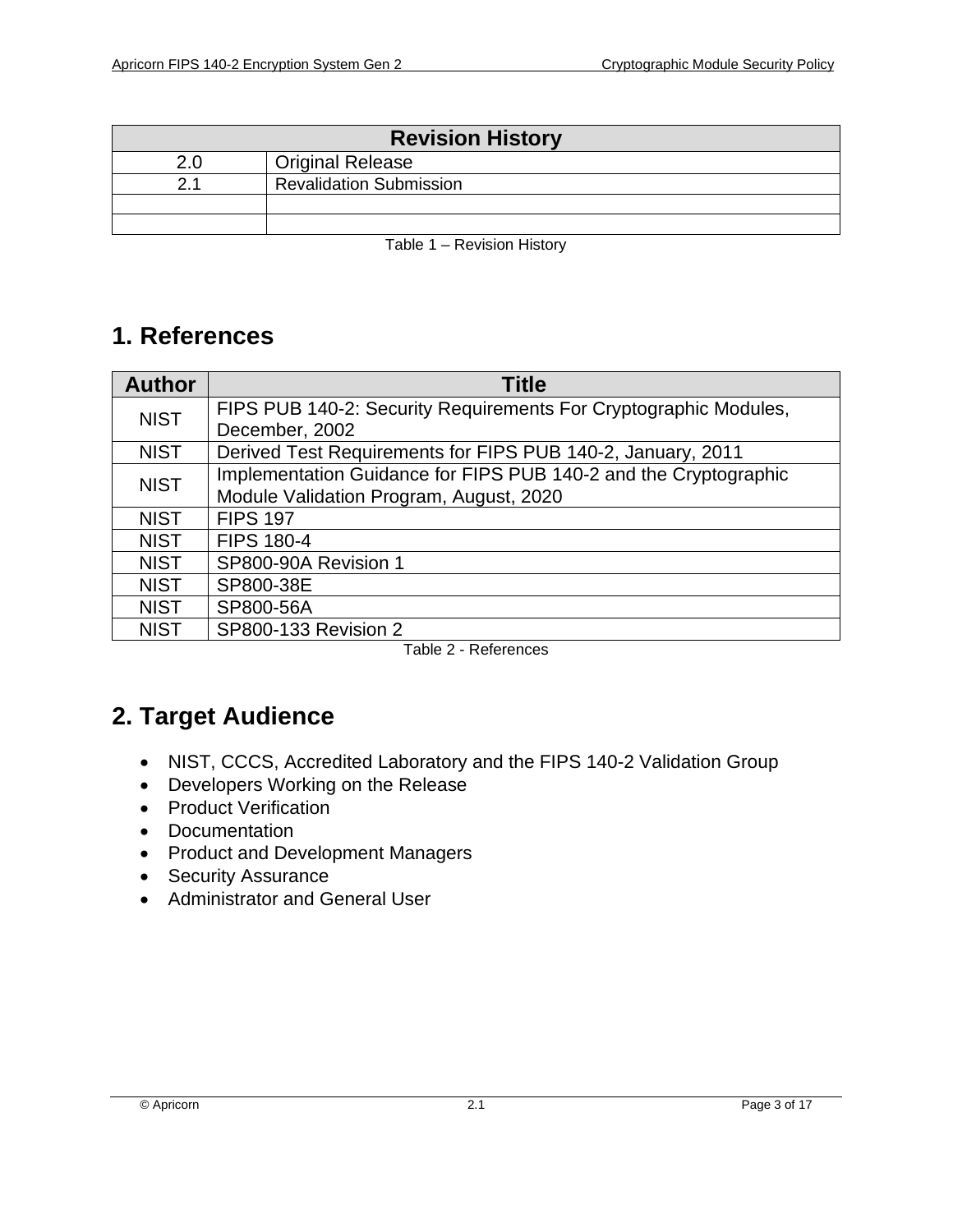# <span id="page-3-0"></span>**3. Introduction**

This security policy document contains a description of the Apricorn FIPS 140-2 Encryption System Gen 2 (also referred to herein as the cryptographic module, or simply the module). This document contains a specification of the security rules under which the module must operate as derived from the requirements of FIPS 140-2.

### <span id="page-3-1"></span>**3.1 Purpose of the Security Policy**

There are three major reasons that this security policy is defined for, and must be followed by, the cryptographic module:

- This document is required for FIPS 140-2 validation.
- This document allows individuals and organizations to determine whether the cryptographic module, as implemented, satisfies the stated security policy.
- This document describes the capabilities, protection, and access rights provided by the cryptographic module, allowing individuals and organizations to determine whether it will meet their security requirements.

### <span id="page-3-2"></span>**3.2 Cryptographic Module Description**

The Apricorn FIPS 140-2 Encryption System Gen 2 is a multi-chip embedded cryptographic module. Specifically, the module is a USB 3.1 to Data Storage Memory Module which implements hardware encryption dependent on operator authentication.

The module provides secure encrypted (AES-XTS 256) storage, ensuring that only authorized operators have access to the protected data.

Access is granted by use of an alpha-numeric keypad whereby the authorized operator inputs a personal identification number (PIN) to access and unlock the secured data.

Electronic components containing all critical security parameters (CSPs) are encapsulated within a hard, opaque, tamper-evident, production-grade epoxy.

This software-free, embedded authentication approach allows the module to work with any mass storage compliant operating system whether it has a keyboard or not, and never shares any CSPs with the host.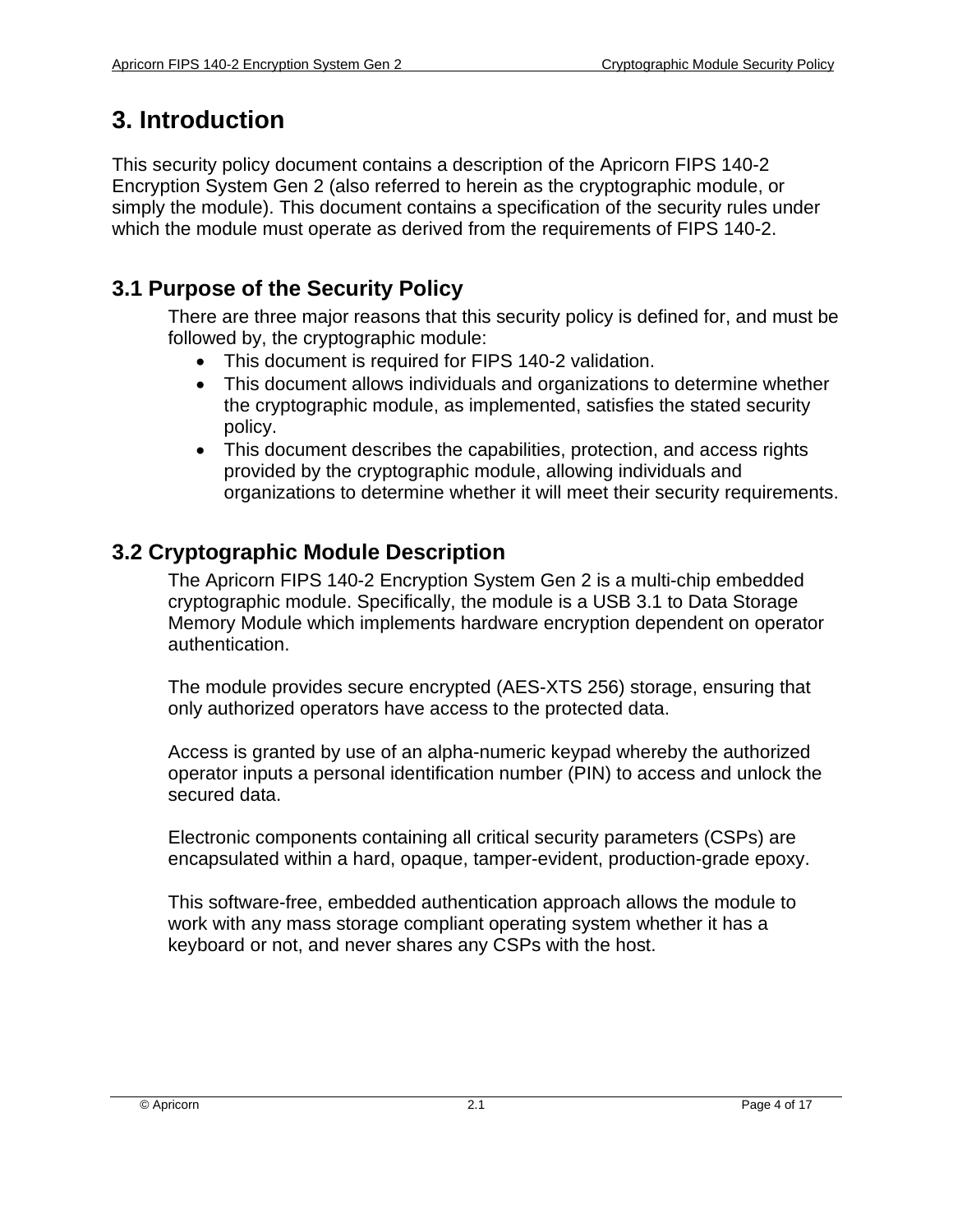The cryptographic module is designed to meet FIPS 140-2 Level 2 cryptographic module requirements for the storage of user credentials and file systems. The module will only operate in the "FIPS Approved" mode of operation. It must be configured according to the initial setup instructions in Section 11.1 before being operational. A non-Approved FIPS mode is not supported.

The Apricorn FIPS 140-2 Encryption System Gen 2 (Figure 1 below), represents the physical boundary of the device and the cryptographic boundary as outlined by the red marking. The module's cryptographic boundary is defined by the area enclosed by the epoxy fence placed onto the PCB, extending downward through and inclusive of the PCB and all traces within the silhouette of the epoxy fence. All security relevant components are contained within this boundary.



Figure 1 - Apricorn FIPS 140-2 Encryption System Gen 2

| <b>Apricorn FIPS 140-2 Encryption System Gen 2</b> |                 |  |  |
|----------------------------------------------------|-----------------|--|--|
| <b>Firmware Version</b>                            |                 |  |  |
| <b>Part Numbers / Hardware Versions</b>            | AFESG2-1 Rev A2 |  |  |
|                                                    | AFESG2-2 Rev A2 |  |  |
|                                                    | AFESG2-3 Rev A2 |  |  |

Table 3 – Cryptographic Module Versions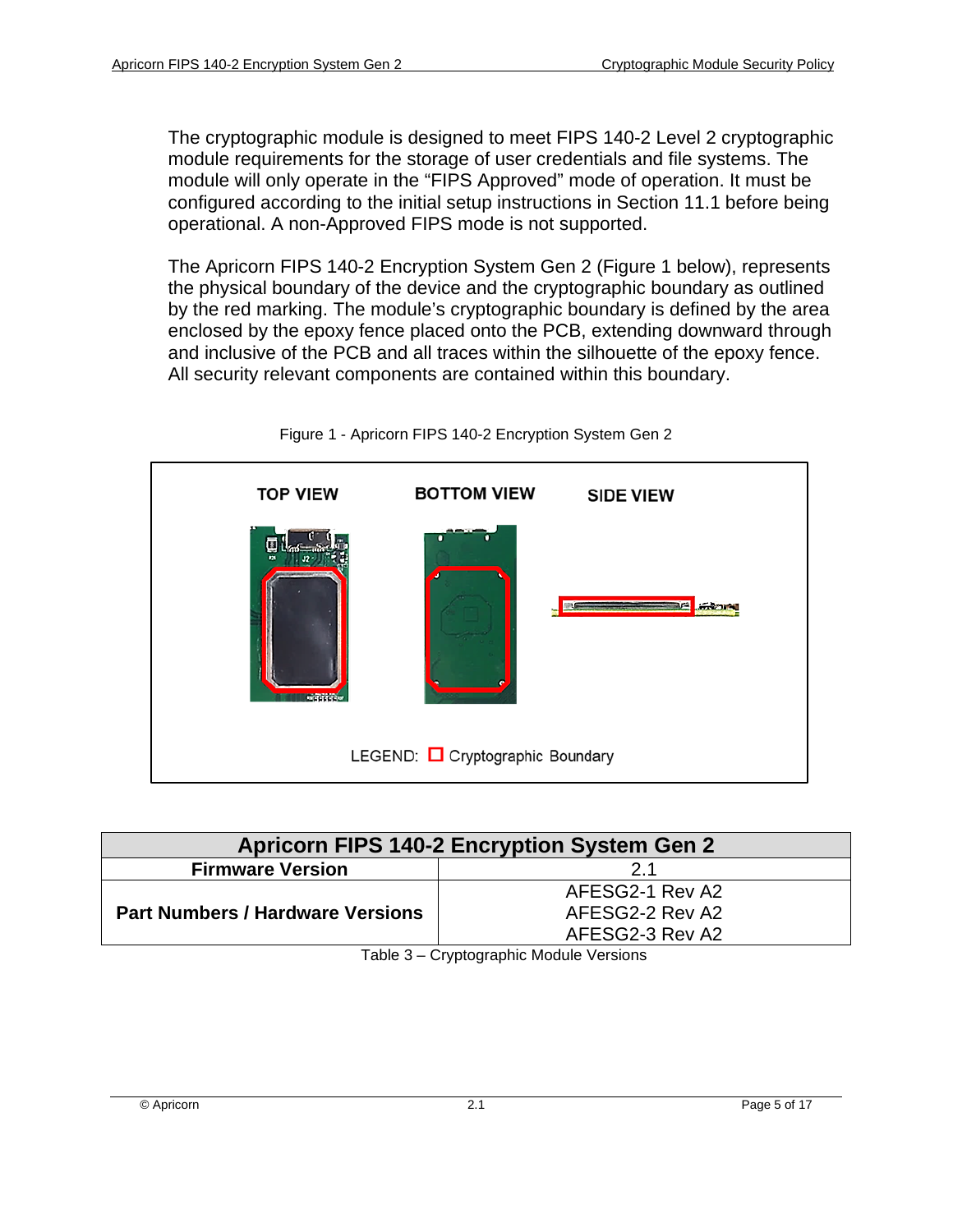#### **List of All Approved Security Functions:**

The cryptographic module offers FIPS Approved cryptographic security functions including the following:

| <b>CAVP</b><br>Cert. | <b>Algorithm</b><br><b>Standard</b>               |                                 | Mode /<br><b>Method</b>      | Key Lengths,<br><b>Curves or</b><br><b>Moduli</b> | <b>Use</b>                                                                                                                                                                                                 |
|----------------------|---------------------------------------------------|---------------------------------|------------------------------|---------------------------------------------------|------------------------------------------------------------------------------------------------------------------------------------------------------------------------------------------------------------|
| C <sub>1597</sub>    | <b>AES</b>                                        | SP 800-38A<br>SP 800-38E        | <b>ECB</b><br><b>XTS</b>     | 256-bits                                          | Data Encryption / Decryption<br>Note: This mode is only<br>approved for storage<br>applications, and AES-XTS-<br>128 is NOT supported by the<br>cryptographic module.                                      |
| C877                 | <b>AES</b><br>SP 800-38A                          |                                 | <b>CBC</b>                   | 256-bits                                          | Data Decryption                                                                                                                                                                                            |
| Vendor<br>Affirmed   | <b>CKG</b>                                        | SP 800-133<br>Rev 2             | Non-modified<br>output       |                                                   | <b>Key Generation</b><br>Sections 5.2 Key Pairs for Key<br>Establishment, 6.1 "Direct<br>Generation" of Symmetric<br>Keys, 6.2.1 Symmetric Keys<br><b>Generated Using Key-</b><br><b>Agreement Schemes</b> |
| C884                 | <b>DRBG</b>                                       | SP 800-90A<br><b>Revision 1</b> | HASH Based<br>DRBG (SHA-256) | Security strength<br>is 256 bits                  | Deterministic Random Bit<br>Generation                                                                                                                                                                     |
| C885                 | <b>ECDSA</b><br><b>FIPS 186-4</b><br>KeyGen, PKV  |                                 | $P-256$                      | Prerequisite to KAS                               |                                                                                                                                                                                                            |
| C885                 | KAS EC-DH                                         | SP 800-56A                      | <b>ECC</b>                   | P-256                                             | Key Agreement                                                                                                                                                                                              |
| C883                 | <b>FIPS 180-4</b><br><b>SHS</b><br><b>SHA-256</b> |                                 |                              |                                                   | Message Digest                                                                                                                                                                                             |

Table 4 – List of All Approved Security Functions

#### **List of All non-Approved but Allowed Security Functions:**

| <b>Algorithm</b>      | Use                                        |
|-----------------------|--------------------------------------------|
| <b>Hardware NDRNG</b> | Seeding for the HASH DRBG with 256         |
|                       | bits of security. A 1024-bit seed is used. |

Table 5 – List of All non-Approved but Allowed Security Functions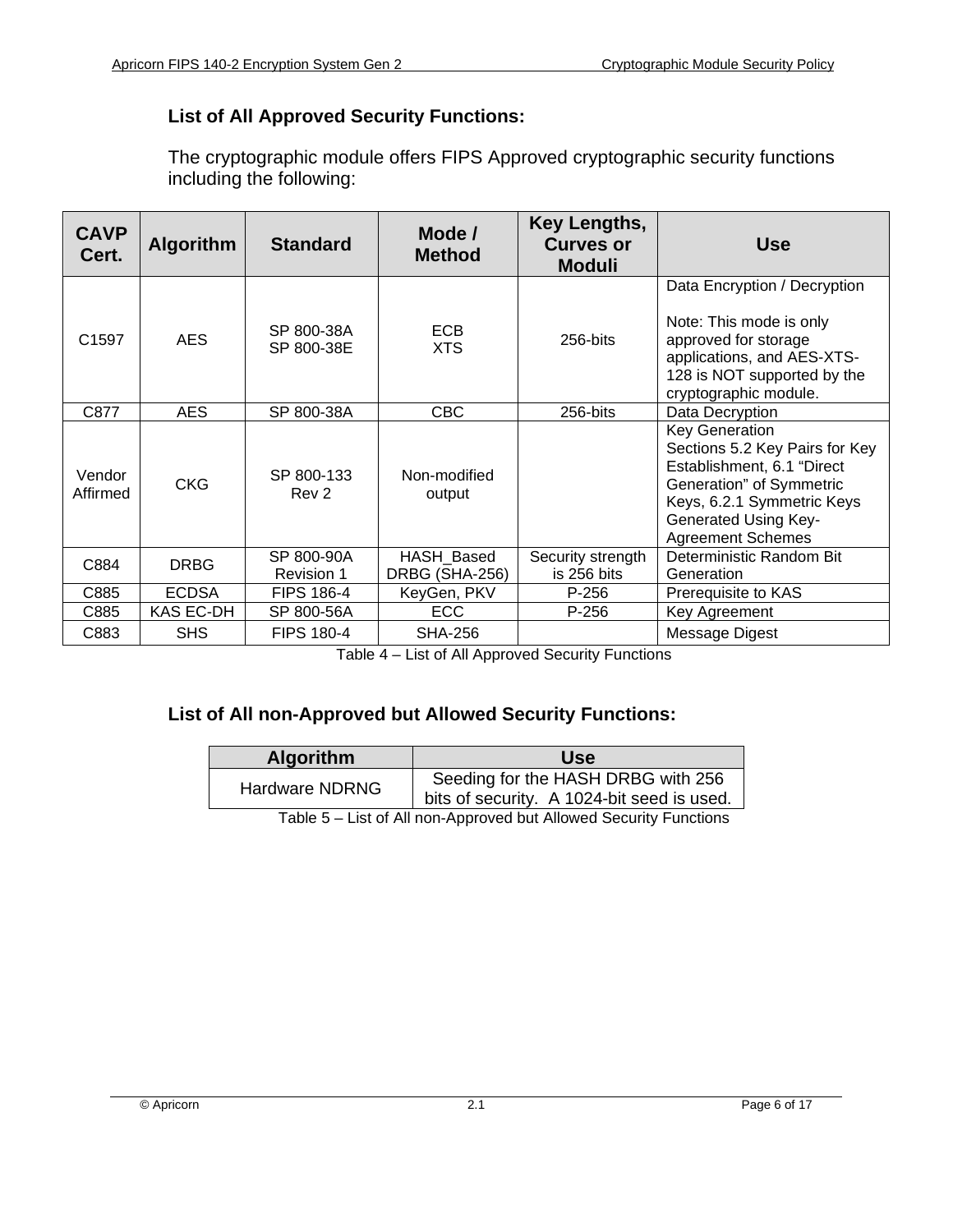# <span id="page-6-0"></span>**4. Security Levels**

The cryptographic module meets an overall security of FIPS 140-2 Level 2. The FIPS 140-2 specification defines security requirements that are grouped into Security Requirement Areas. These areas are tested individually for a specific level of achievement. The table below defines the targeted level in each section for the module.

| <b>FIPS 140-2 Security Requirement</b>    | <b>Target Level</b> |
|-------------------------------------------|---------------------|
| <b>Cryptographic Module Specification</b> | Level <sub>2</sub>  |
| Cryptographic Module Ports and Interfaces | Level 2             |
| Roles, Services and Authentication        | Level <sub>2</sub>  |
| <b>Finite State Model</b>                 | Level <sub>2</sub>  |
| <b>Physical Security</b>                  | Level <sub>2</sub>  |
| <b>Operational Environment</b>            | N/A                 |
| Cryptographic Key Management              | Level <sub>2</sub>  |
| <b>EMI/EMC</b>                            | Level 3             |
| Self-Tests                                | Level 2             |
| Design Assurance                          | Level 3             |
| <b>Mitigation of Other Attacks</b>        | N/A                 |

Table 6 – FIPS Security Levels

# <span id="page-6-1"></span>**5. Interfaces and Ports**

There are four physical ports on the cryptographic module: a SuperSpeed Universal Serial Bus (USB 3.1), a Keypad Input, a SATA connector and signals to drive three external status LEDs.

| <b>Physical Port</b>               | <b>Description</b>                 | <b>Logical Interface</b>        |  |
|------------------------------------|------------------------------------|---------------------------------|--|
| <b>SuperSpeed Universal Serial</b> | <b>SuperSpeed Universal Serial</b> | Data Input/ Data Output/ Power/ |  |
| <b>Bus (USB 3.1)</b>               | Bus Signals (USB 3.1)              | Control Input/ Status Output    |  |
| Keypad Input                       | <b>Keypad Input Signals</b>        | Control Input / Data Input      |  |
| <b>SATA</b>                        |                                    | Data Input/ Data Output/ Power/ |  |
|                                    | <b>SATA Signals</b>                | Control Input/ Status Output    |  |
| LED <sub>s</sub> output            | <b>Output LED Signals</b>          | <b>Status Output</b>            |  |
| Table 7 - Interfaces and Ports     |                                    |                                 |  |

Table  $T -$  Interfaces and Ports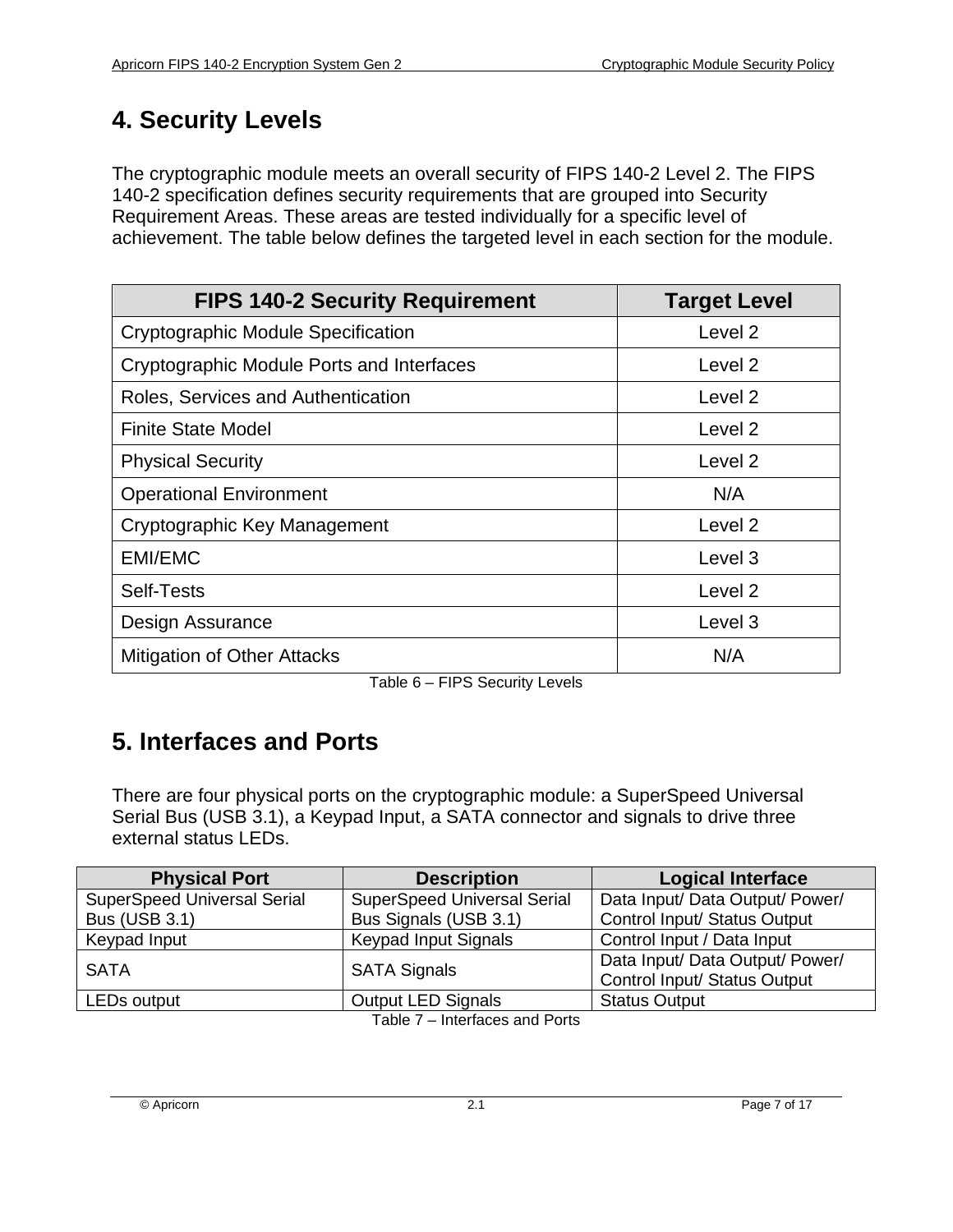## <span id="page-7-0"></span>**6. Cryptographic Key and CSP Management**

#### <span id="page-7-1"></span>**6.1 AES Master Key**

The cryptographic module uses an AES Master Key (an AES-XTS 256-bit key) to encrypt/decrypt protected data. The AES-XTS 256-bit key is generated using the FIPS Approved deterministic random bit generator.

#### <span id="page-7-2"></span>**6.2 PIN Access Codes**

On the cryptographic module, each personal identification number (PIN) has a minimum of seven (7) digits and maximum of sixteen digits. The module supports one Admin PIN, four User PINs, one Self-Destruct PIN, and four Recovery PINs.

The Admin PIN is used by the cryptographic officer to administer the device or access the storage area.

The User PIN is used to access the storage area.

The Recovery PIN is used to create a new User PIN.

The Self-Destruct PIN zeroizes all PINs and the AES Master Key, then resets to a new AES Master Key and new Admin PIN.

#### <span id="page-7-3"></span>**6.3 Random Number Generation**

The cryptographic module contains a non-deterministic hardware random number generator (NDRNG) that uses an internal, unpredictable physical source of entropy that is outside of human control. Random numbers generated by the NDRNG are used as seeding values for the FIPS Approved Deterministic Random Bit Generator. Continuous RNG tests are performed on the outputs of the NDRNG.

The HASH DRBG Internal State (V and C) is the DRBG's working state.

The HASH DRBG Seed is used to seed the DRBG. The seed is 1024 bits and includes the Entropy Input and Nonce.

#### <span id="page-7-4"></span>**6.4 EC DH Key Establishment**

AES-CBC Decryption Key (AES-256) is used to decrypt the data sent from the host.

ECDH Public Key (P-256) is the module's SP 800-56A public key component and is used to create secure communication with the host.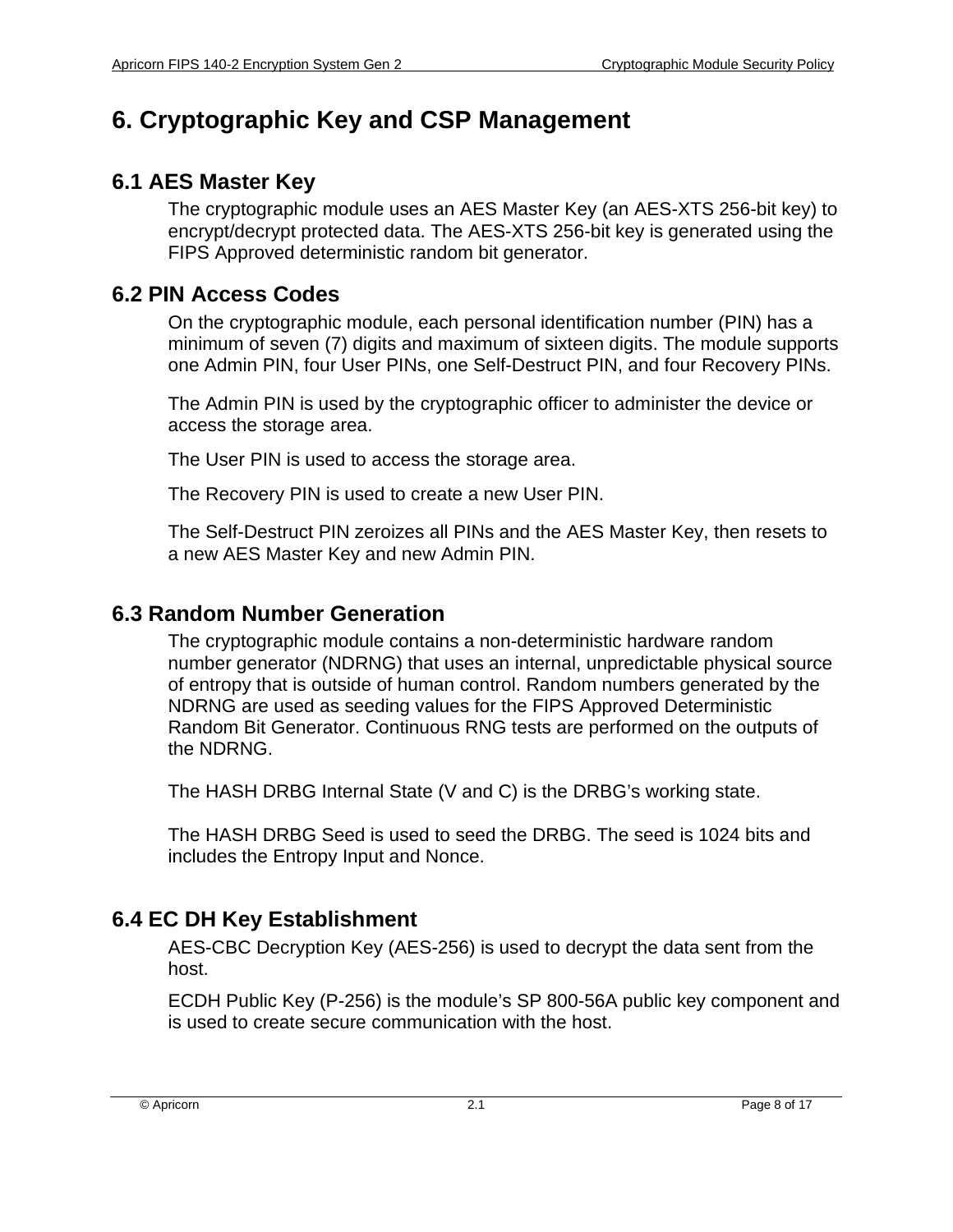ECDH Private Key (P-256) is the module's SP 800-56A private key component and is used to create secure communication with the host.

ECDH Shared Secret "Z" is generated using SP 800-56A and is fed into the SP 800-56A key derivation function to create the AES-CBC Decryption Key.

Host ECDH Public Key (P-256) is the host PC's SP 800-56A public key component and is used to create secure communication with the module.

# <span id="page-8-0"></span>**7. Identification and Authentication Policy**

#### <span id="page-8-1"></span>**7.1 Roles**

The cryptographic module performs role-based authentication via verification of the PIN code for the Administrator role and General User role. Alternatively, the Administrator role may authenticate using the Configurator service, which utilizes EC Diffie-Hellman.

The individual that takes physical possession of the module and initializes the PIN for the first time is the Administrator. The first-time user of the Configurator tool is also considered the Administrator. The Administrator role is the Cryptographic Officer role as defined in the FIPS 140-2 standard. The Administrator role is responsible for the overall security of the module.

The Administrator can change his/her own personal identification number (PIN) and can access all the data stored within the device, set or modify all device settings, as well as add and erase a General User.

The General User role is the User role as defined in the FIPS 140-2 standard. The General User role has limited privileges and access to limited services of the module. The General User can change his/her own personal identification number (PIN) and access all the data stored within the storage device.

The cryptographic module supports up to five (5) authenticated operators; that is one Administrator and up to four (4) Users.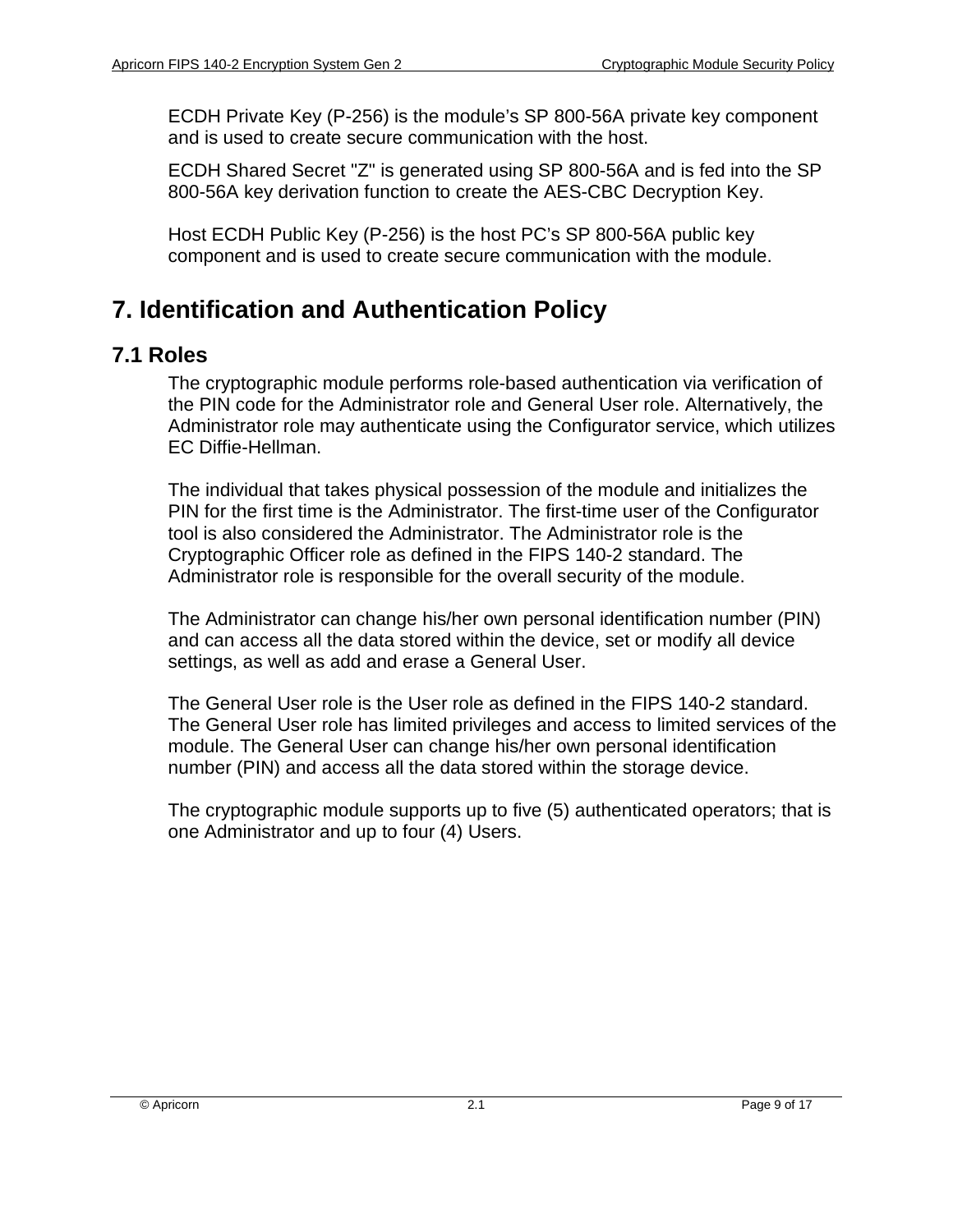### <span id="page-9-0"></span>**7.2 Authentication**

The cryptographic module requires a minimum of seven (7) digits and maximum of sixteen (16) digits for a personal identification number (PIN). When the module is powered on, it will allow a maximum of ten (10) attempts to correctly enter the PIN code. The individual that takes physical possession of the module, or uses the Configurator service, and initializes the PIN for the first time is the Administrator.

Upon a total of ten (10) consecutive failed authentication attempts (as described above), the module will lock the keypad and require a pre-defined command sequence to be entered to allow the Administrator or General User another ten (10) attempts at entering the correct PIN code depending on the settings controlled by the Administrator when the device is set up. Brute Force setting is programmable between 4 - 20 consecutive failed attempts.

If the module does not receive the correct PIN code within the maximum of twenty (20) attempts (described above), all critical security parameters will be actively zeroized. In such a case, any encrypted data remaining on the external storage device(s) will be useless (unrecoverable).

| <b>Role</b>             | Type of<br><b>Authentication</b>         | <b>Authentication Data</b>               |
|-------------------------|------------------------------------------|------------------------------------------|
| Administrator           | Role-based                               | Personal Identification Number (PIN)     |
| (Cryptographic Officer) | Role-based                               | EC Diffie-Hellman (Configurator Service) |
| General User (User)     | Role-based                               | Personal Identification Number (PIN)     |
|                         | Toble 0. Delse and Demired Authorization |                                          |

| <b>Authentication Mechanism</b> | <b>Strength of Mechanism</b>                                                                                                                                                                                                                                                                                                                                             |
|---------------------------------|--------------------------------------------------------------------------------------------------------------------------------------------------------------------------------------------------------------------------------------------------------------------------------------------------------------------------------------------------------------------------|
|                                 | A minimum seven-digit PIN is used, with each digit selected from<br>ten (10) possible characters. There are 10^7 (ten million) possible<br>PIN combinations.                                                                                                                                                                                                             |
| PIN code verification           | Therefore, the probability of a random attempt to authenticate to<br>the module is 1/10,000,000 which is much less than 1/1,000,000.                                                                                                                                                                                                                                     |
|                                 | The probability of multiple consecutive attempts to authenticate to<br>the module during a one-minute period is 20/10,000,000 which is<br>much less than 1/100,000.                                                                                                                                                                                                      |
|                                 | Since EC Diffie-Hellman with P-256 is used, the probability that a<br>random attempt to authenticate to the module is 1/(2^128) which<br>is much less than 1/1,000,000.                                                                                                                                                                                                  |
| <b>EC Diffie-Hellman</b>        | Five (5) authentication attempts are allowed before a reboot must<br>occur and a reboot takes approximately ten (10) seconds,<br>therefore there could be $\sim$ 30 attempts per minute. Given this, the<br>probability of multiple consecutive attempts to authenticate to the<br>module during a one-minute period is 30/(2^128) which is much<br>less than 1/100,000. |

Table 9 – Strengths of Authentication Mechanisms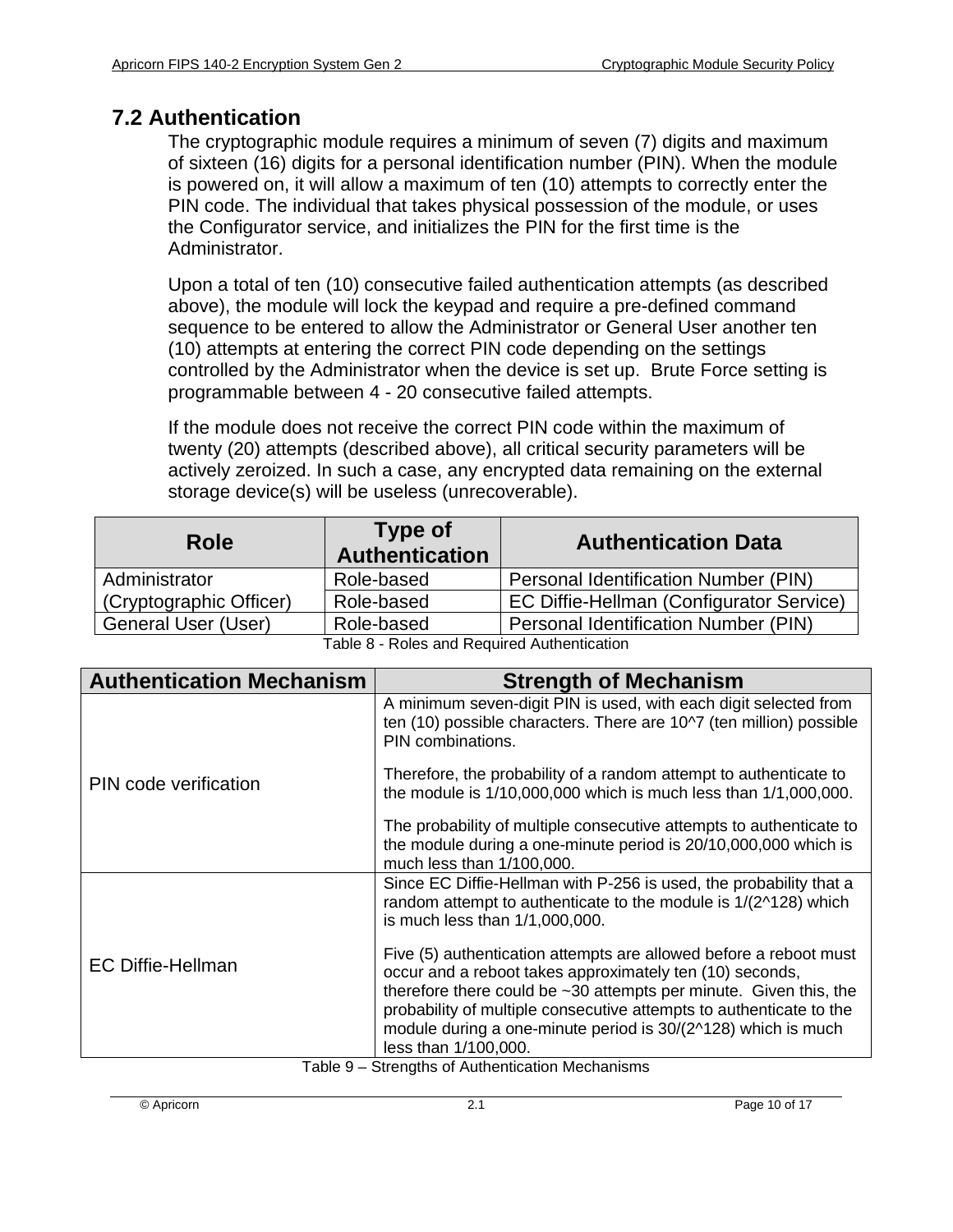## <span id="page-10-0"></span>**8. Access Control Policy**

The cryptographic module supports two roles: Administrator and General User. The types of services corresponding to each of the supported roles are described below.

| Administrator           | General User            | Unauthenticated         | <b>Service</b>              | <b>Description</b>                                                                                                                                            |
|-------------------------|-------------------------|-------------------------|-----------------------------|---------------------------------------------------------------------------------------------------------------------------------------------------------------|
| $\overline{X}$          | $\overline{\mathsf{x}}$ |                         | Login/Unlock                | Authenticates the operator to the module.                                                                                                                     |
| $\overline{\mathsf{X}}$ | $\overline{\mathsf{X}}$ |                         | Logout/Lock                 | De-authenticates the operator and locks the module.                                                                                                           |
| $\overline{X}$          | $\overline{\mathsf{x}}$ |                         | <b>Write Data</b>           | Receives plaintext data from the host and AES XTS encrypts<br>the data to internal storage.                                                                   |
| $\mathsf{X}$            | $\mathsf{X}$            |                         | <b>Read Data</b>            | AES XTS decrypts data from internal storage and outputs<br>plaintext data to the host.                                                                        |
| X                       | X                       |                         | <b>Establish User PIN</b>   | Establishes a User PIN if to create a general user role                                                                                                       |
| $\overline{X}$          | $\overline{\mathsf{x}}$ |                         | Change PIN                  | Updates the PIN.                                                                                                                                              |
| Χ                       |                         |                         | Set Self-Destruct           | Enables the self-destruct feature                                                                                                                             |
| $\overline{X}$          | X                       |                         | Set Self-Destruct PIN       | Prepares the module for duress event.                                                                                                                         |
| $\overline{X}$          | $\overline{X}$          |                         | Self-Destruct               | Reinitializes the module.                                                                                                                                     |
| $\overline{X}$          |                         |                         | Delete All User PINs        | Overwrites and supersedes all PINs.                                                                                                                           |
| $\overline{X}$          |                         |                         | Set Unattended Auto Lock    | Sets idle timeout value in minutes.                                                                                                                           |
| $\overline{\mathsf{x}}$ | $\mathsf{X}$            |                         | Set Read Only               | When set, does not allow writing of data to the storage. If the<br>Admin sets the device to read only, the user is prevented from<br>overriding this setting. |
| $\underline{X}$         |                         |                         | Set Lock Override           | Sets the device to ignore re-enumeration over the USB bus.                                                                                                    |
| $\overline{\mathsf{x}}$ |                         |                         | <b>Create Recovery PINs</b> | Admin sets a PIN used to create a recovery PIN.                                                                                                               |
| $\overline{X}$          | X                       |                         | Use Recovery PIN            | Creates a new User PIN after using the recovery PIN.                                                                                                          |
| $\overline{X}$          |                         |                         | Setup Forced Enrollment     | Admin sets the drive to require a PIN setup on the next use.                                                                                                  |
| $\overline{\mathsf{X}}$ |                         |                         | Set Minimum PIN length      | Admin setting for minimum digit length of PINs.                                                                                                               |
| $\overline{\mathsf{X}}$ |                         |                         | Set LED Flicker             | LED to flash when buttons are pressed.                                                                                                                        |
| $\frac{X^*}{X}$         |                         |                         | Configurator                | Send configuration data to device.                                                                                                                            |
|                         | X                       | X                       | Run Diagnostic Mode         | Verifies proper keypad function and checks firmware version.                                                                                                  |
| $\overline{\mathsf{x}}$ |                         |                         | Set Brute Force Attempts    | Sets the number of tries before the drive will lock.                                                                                                          |
| $\overline{\mathsf{x}}$ | X                       | X                       | Self-Test                   | Performs required power-up self-tests.                                                                                                                        |
| $\overline{X}$          | $\overline{\mathsf{x}}$ | $\overline{\mathsf{x}}$ | <b>Get Status</b>           | Status outputs.                                                                                                                                               |
| $\frac{X^*}{X}$         |                         |                         | Zeroize                     | Destroys all CSPs except the ECDH Private Key.                                                                                                                |
|                         | X                       | X                       | User Reset (FIPS Zeroize)   | Resets the module and zeroize all CSPs.                                                                                                                       |
| $\overline{\mathsf{x}}$ |                         |                         | <b>Provision Lock</b>       | Allows a User Reset (FIPS Zeroize) to be performed by the<br>Administrator only.                                                                              |

\*Note: This Admin service uses the EC Diffie-Hellman authentication scheme. All others use the PIN.

Table 10 – Roles and Services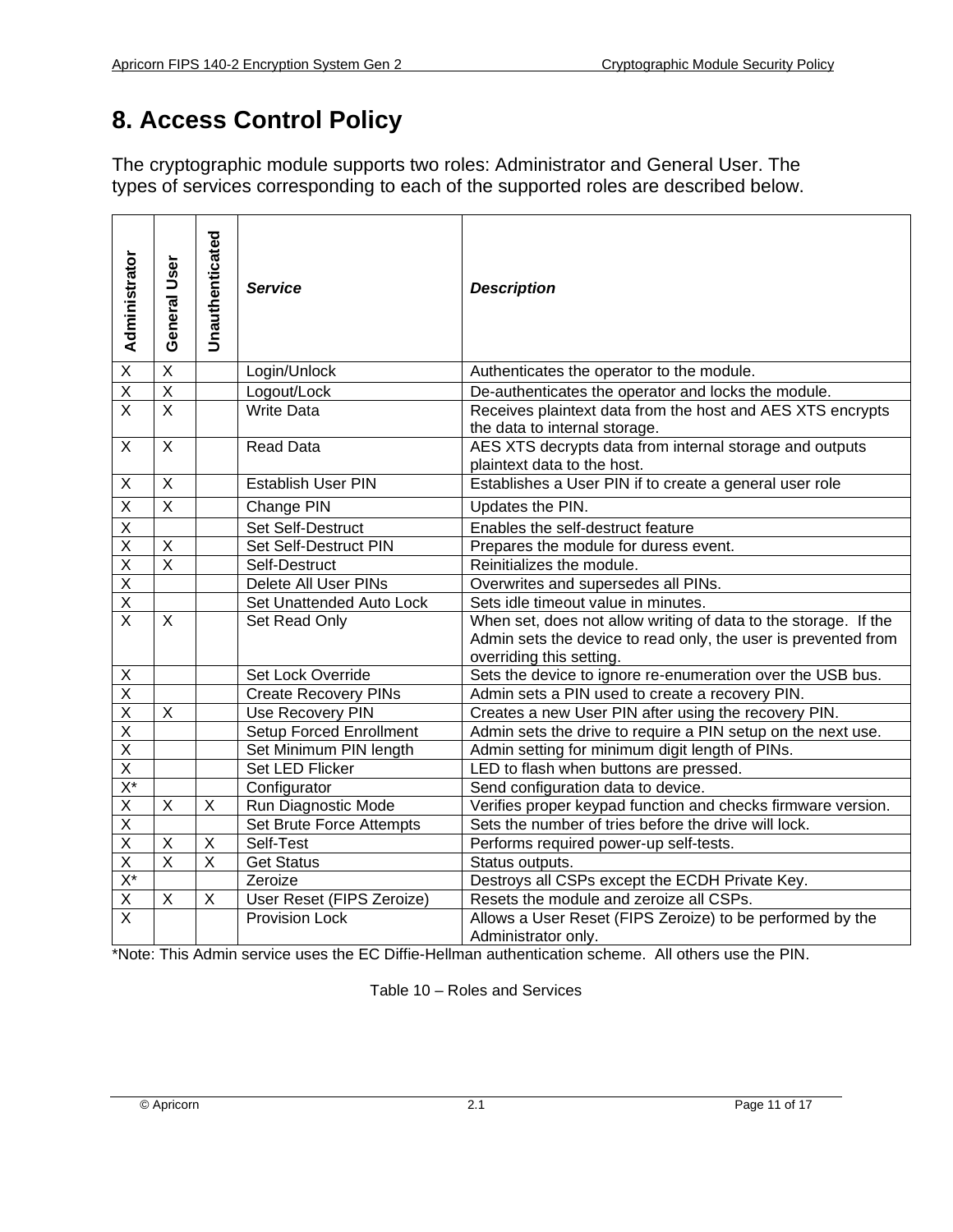The table below shows the how CSPs and Public Keys are accessed by the module's services. The modes of access shown in the table are defined as:

- $\bullet$   $G =$  Generate: The service generates or derives the CSP.
- $\bullet$   $I =$  Input: The service inputs the CSP from outside of the module.
- $\bullet$   $O =$  Output: The service outputs the CSP to outside of the module.
- $\bullet$   $E =$  Execute: The service uses the CSP.
- S = Store: The service stores the CSP persistently.
- $\bullet$   $Z =$  Zeroize: The service zeroizes the CSP.

|                             | <b>CSPs and Public Keys</b> |                          |                          |                          |                   |                             |                          |                           |                          |                  |                           |                          |
|-----------------------------|-----------------------------|--------------------------|--------------------------|--------------------------|-------------------|-----------------------------|--------------------------|---------------------------|--------------------------|------------------|---------------------------|--------------------------|
| Service                     | AES Master Key              | User PIN                 | Admin PIN                | Recovery PIN             | Self-Destruct PIN | HASH DRBG<br>Internal State | HASH DRBG Seed           | AES-CBC<br>Decryption Key | ECDH Public Key          | ECDH Private Key | ECDH Shared<br>Secret "Z" | Host ECDH Public<br>Key  |
| Login/Unlock                | $\mathsf E$                 | IE                       | IE                       | $\overline{a}$           | $\overline{a}$    | $\overline{a}$              | ÷,                       | $\blacksquare$            | $\overline{a}$           | $\overline{a}$   | $\overline{a}$            | $\overline{\phantom{a}}$ |
| Logout/Lock                 | $\overline{a}$              | $\overline{\phantom{a}}$ | $\overline{a}$           | $\overline{a}$           | $\overline{a}$    | $\overline{a}$              | $\overline{a}$           | $\overline{\phantom{a}}$  | $\overline{a}$           | $\overline{a}$   | $\overline{a}$            | $\overline{\phantom{a}}$ |
| <b>Write Data</b>           | $\mathsf E$                 | ÷,                       | $\overline{a}$           | ÷,                       | L                 | $\blacksquare$              | $\overline{a}$           | ÷,                        | ÷,                       | ÷,               | $\overline{a}$            | ÷,                       |
| Read Data                   | E                           | $\blacksquare$           | ÷,                       | $\overline{\phantom{a}}$ | $\overline{a}$    | $\overline{\phantom{a}}$    | ÷,                       | $\overline{\phantom{a}}$  | ÷,                       | $\overline{a}$   | $\overline{\phantom{a}}$  | $\blacksquare$           |
| Establish User PIN          | $\overline{a}$              | <b>IGES</b>              | <b>IGES</b>              | $\overline{a}$           | $\overline{a}$    | $\overline{a}$              | $\overline{\phantom{a}}$ | $\overline{a}$            | $\overline{a}$           | $\overline{a}$   | $\frac{1}{2}$             | $\blacksquare$           |
| Change PIN                  | $\overline{a}$              | <b>ZIGES</b>             | <b>ZIGES</b>             | $\overline{a}$           | $\overline{a}$    | $\overline{a}$              | $\overline{a}$           | $\overline{a}$            | $\overline{a}$           | $\overline{a}$   | $\overline{a}$            | $\overline{\phantom{a}}$ |
| Set Self-Destruct           | $\overline{a}$              |                          | $\overline{a}$           | $\overline{a}$           | Z                 | $\blacksquare$              | $\overline{\phantom{a}}$ | $\frac{1}{2}$             | $\overline{\phantom{a}}$ | $\overline{a}$   | $\overline{a}$            | $\overline{\phantom{a}}$ |
| Set Self-Destruct PIN       | $\overline{a}$              | $\overline{\phantom{a}}$ | $\overline{a}$           | $\overline{a}$           | <b>IGES</b>       | $\overline{\phantom{a}}$    | $\overline{a}$           | ÷.                        | $\overline{a}$           | $\overline{a}$   | $\overline{a}$            | ÷,                       |
| Self-Destruct               | ZGES                        | Ζ                        | ZGS                      | Ζ                        | ZIE               | Ζ                           | ÷,                       | $\overline{a}$            | L,                       | $\overline{a}$   | $\overline{a}$            | $\overline{a}$           |
| Delete All User PINs        | $\frac{1}{2}$               | Z                        | $\overline{\phantom{a}}$ | Z                        | Z                 | $\Box$                      | $\overline{\phantom{a}}$ | $\overline{a}$            | $\overline{\phantom{a}}$ | $\overline{a}$   | L,                        | $\overline{\phantom{a}}$ |
| Set Unattended Auto Lock    | $\overline{a}$              | $\sim$                   | $\overline{a}$           | $\overline{a}$           | $\overline{a}$    | $\overline{a}$              | $\overline{a}$           | $\overline{a}$            | $\overline{a}$           | $\overline{a}$   | $\overline{a}$            | $\overline{\phantom{a}}$ |
| Set Read Only               | $\overline{\phantom{a}}$    | $\blacksquare$           | ÷,                       | $\overline{a}$           | $\overline{a}$    | $\overline{a}$              | $\overline{a}$           | $\overline{a}$            | $\blacksquare$           | $\overline{a}$   | $\overline{a}$            | $\blacksquare$           |
| Set Lock Override           | $\blacksquare$              | $\sim$                   | $\overline{a}$           | ÷,                       | L,                | $\overline{a}$              | $\overline{a}$           | ÷,                        | ÷,                       | $\overline{a}$   | $\overline{a}$            | ÷,                       |
| <b>Create Recovery PINs</b> | $\overline{a}$              | ÷,                       | ÷,                       | IS                       | Ĭ.                | $\overline{a}$              | $\overline{a}$           | $\overline{a}$            | L,                       | $\overline{a}$   | $\overline{a}$            | $\overline{a}$           |
| Use Recovery PIN            | $\overline{a}$              | <b>ZIGS</b>              | $\overline{\phantom{a}}$ | IEZ                      | $\overline{a}$    | $\overline{a}$              | $\overline{a}$           | $\overline{a}$            | $\overline{a}$           | $\overline{a}$   | $\overline{a}$            | $\overline{\phantom{a}}$ |
| Setup Forced Enrollment     | $\overline{\phantom{a}}$    | $\overline{a}$           | $\overline{a}$           | $\overline{a}$           | $\overline{a}$    | $\overline{a}$              | ÷,                       | $\overline{a}$            | $\overline{a}$           | $\overline{a}$   | $\overline{a}$            | $\overline{\phantom{a}}$ |
| Set Minimum PIN Length      | $\overline{\phantom{a}}$    | $\overline{\phantom{a}}$ | $\overline{a}$           | $\overline{a}$           | $\overline{a}$    | $\overline{a}$              | $\overline{\phantom{a}}$ | $\overline{\phantom{a}}$  | $\overline{a}$           | $\overline{a}$   | $\overline{a}$            | $\blacksquare$           |
| Set LED Flicker             | $\blacksquare$              | $\overline{a}$           | $\overline{a}$           | ÷,                       | L,                | $\overline{a}$              | $\overline{a}$           | ÷,                        | Ĭ.                       | ÷,               | L                         | ÷,                       |
| Configurator                | $\overline{a}$              | IS                       | IS                       | IS                       | IS                | <b>GE</b>                   | G                        | GE                        | GEO                      | E                | GE                        | EI                       |
| Run Diagnostic Mode         | $\frac{1}{2}$               | $\blacksquare$           | $\overline{\phantom{a}}$ | $\overline{a}$           | L,                | $\Box$                      | $\overline{\phantom{a}}$ | $\overline{a}$            | $\overline{\phantom{a}}$ | $\overline{a}$   | L,                        | $\overline{\phantom{a}}$ |
| Set Brute Force Attempts    | $\overline{a}$              | $\ddot{\phantom{a}}$     | L,                       | ÷,                       | $\overline{a}$    | $\blacksquare$              | $\ddot{\phantom{a}}$     | $\blacksquare$            | $\blacksquare$           | ÷,               | $\overline{a}$            | $\blacksquare$           |
| Self-Test                   | ÷,                          | $\blacksquare$           | L,                       | $\blacksquare$           | $\overline{a}$    | $\blacksquare$              | $\Box$                   | ÷,                        | ÷,                       | $\blacksquare$   | $\overline{\phantom{a}}$  | $\blacksquare$           |
| <b>Get Status</b>           | $\overline{\phantom{a}}$    | $\overline{\phantom{a}}$ | $\Box$                   | $\blacksquare$           | $\frac{1}{2}$     | $\blacksquare$              | $\blacksquare$           | ÷                         | $\blacksquare$           | ÷,               | $\blacksquare$            | $\blacksquare$           |
| Zeroize                     | $\mathsf Z$                 | Z                        | Z                        | $\mathsf Z$              | Ζ                 | Z                           | Z                        | Z                         | $\mathsf Z$              | ÷.               | Z                         | ä,                       |
| User Reset (FIPS Zeroize)   | ZGS                         | $\mathsf Z$              | Z                        | Z                        | Z                 | ZGE                         | ZG                       | Z                         | $\mathsf Z$              | ZG               | $\mathsf Z$               | $\blacksquare$           |
| Provision Lock              | ÷,                          |                          | l,                       |                          | L                 |                             | ÷,                       | ä,                        |                          | Ĭ.               | Ĭ.                        | $\blacksquare$           |

Table 11 – CSP and Public Key Access by Service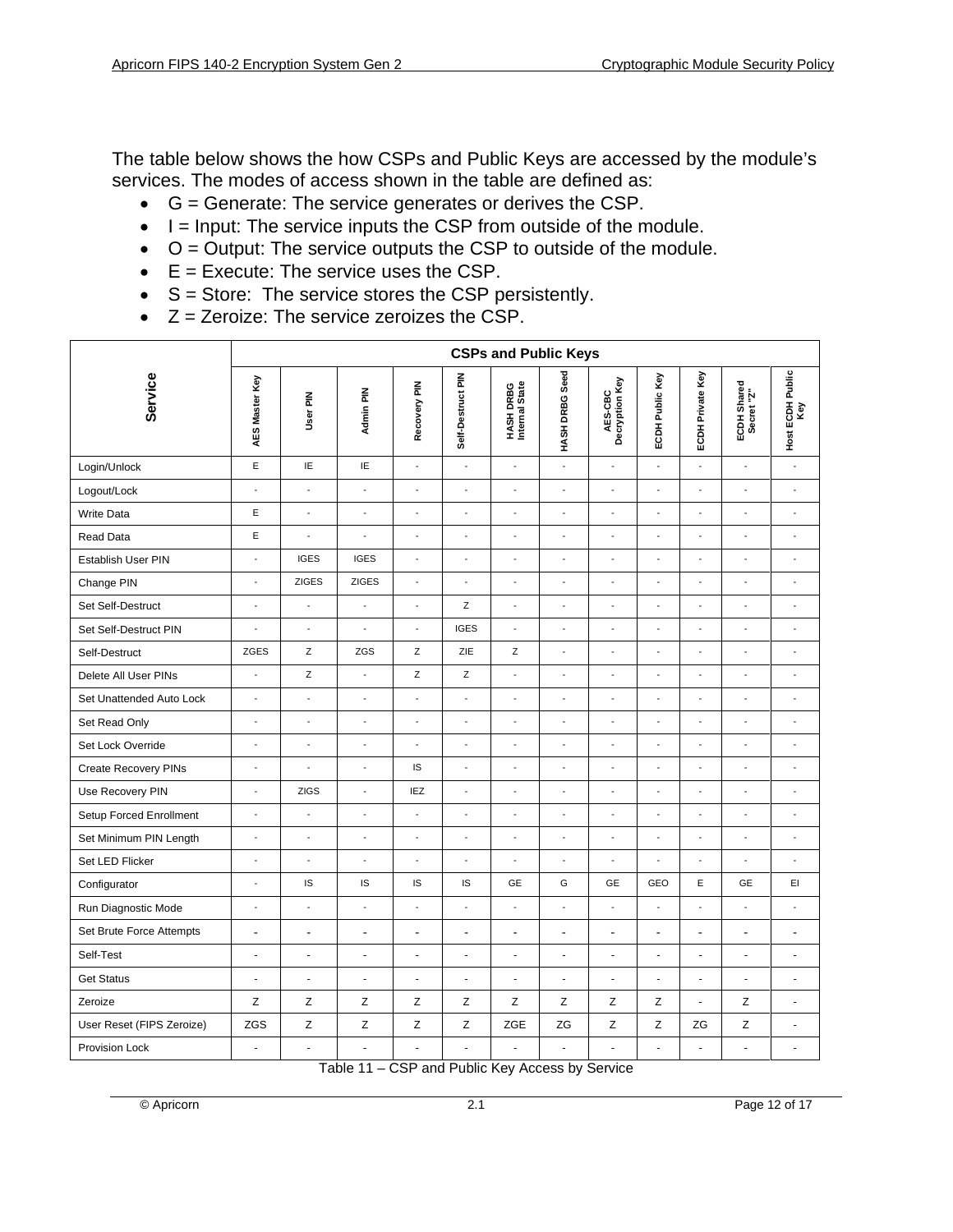# <span id="page-12-0"></span>**9. Physical Security Policy**

#### **Epoxy coating**

The module incorporates a hard, opaque, tamper-evident, production-grade epoxy coating encapsulating all electrical components containing critical security parameters. Attempts to remove the epoxy will cause damage to these components.

*Note: The module hardness testing was only performed at an ambient, single temperature (i.e. 73.4° F) and no assurance is provided for Level 2 hardness conformance at any other temperature.*

| <b>Physical Security</b><br><b>Mechanisms</b>                          | <b>Recommended Frequency</b><br>of Inspection/Test                                    | <b>Inspection/Test Guidance Details</b>                                                                                                                                                                                                                                               |
|------------------------------------------------------------------------|---------------------------------------------------------------------------------------|---------------------------------------------------------------------------------------------------------------------------------------------------------------------------------------------------------------------------------------------------------------------------------------|
| Hard, opaque,<br>tamper-evident,<br>production-grade<br>epoxy coating. | In accordance with the<br>Administrator's organizational<br>policy or every 3 months. | Inspect the cryptographic boundary for scratches,<br>gouges, scrapes, deformations, and any other<br>suspicious signs of malice and tampering. If any<br>evidence of tampering exists, the Administrator<br>role is required to cease use of the cryptographic<br>module immediately. |

Table 12 – Physical Security

## <span id="page-12-1"></span>**10. Regulatory Compliance**

The cryptographic module has been tested for and passes the following: EMI/EMC requirements specified by 47 Code of Federal Regulations, Part 15, Subpart B, Unintentional Radiators, Digital Devices, Class B.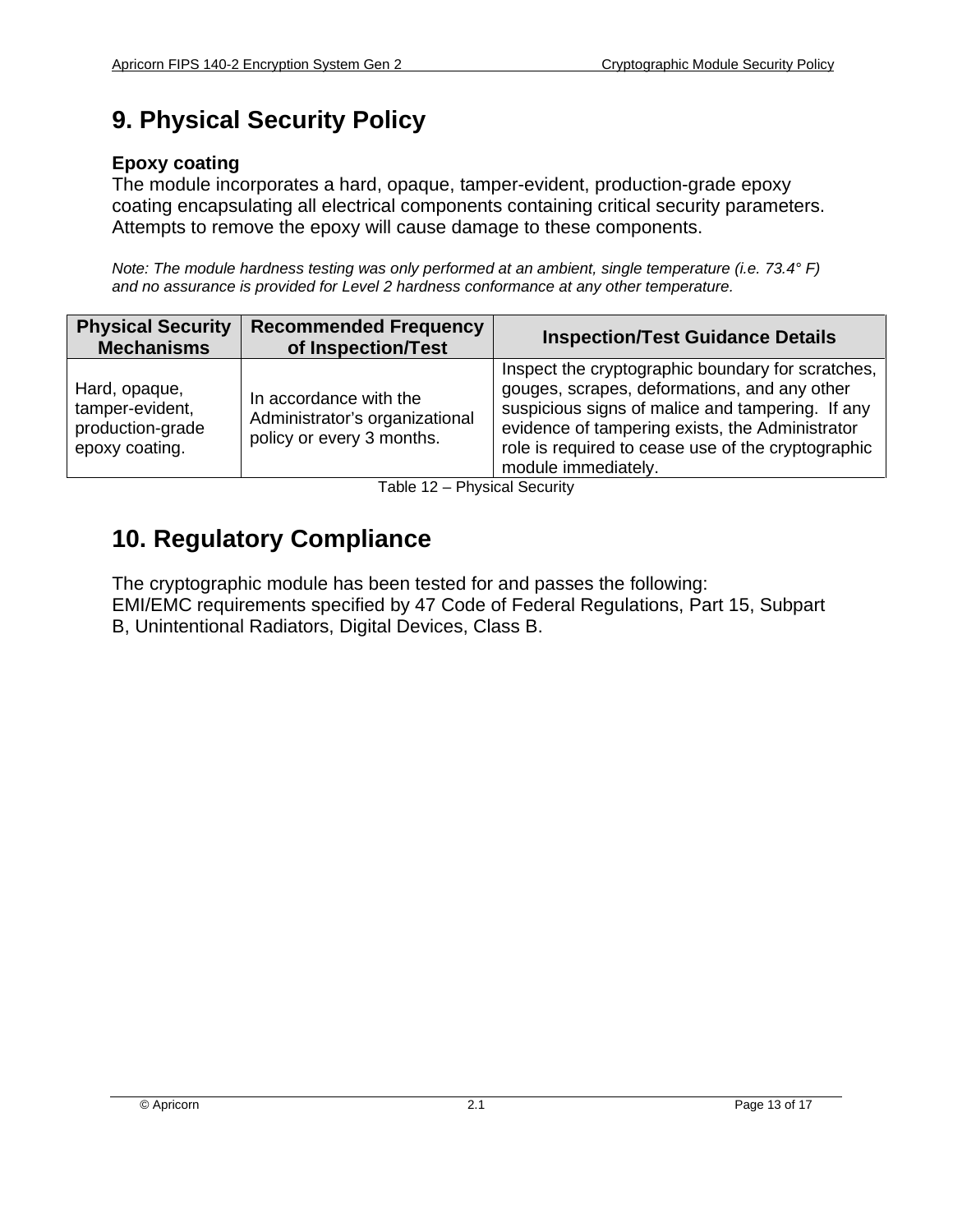# <span id="page-13-0"></span>**11. Security Rules**

### <span id="page-13-1"></span>**11.1 Initialization Period of the Cryptographic Module**

The Administrator role is responsible for the overall security of the module and initializing the cryptographic module into the FIPS Approved mode of operation.

The Administrator shall perform one (1) of the following two (2) procedures to set the initial Admin PIN and initialize the module into FIPS mode:

- 1. Wake up the module by plugging the device into a USB port to power up. The BLUE and GREEN LEDs will glow solidly.
	- a. Press UNLOCK + 9 at the same time. The BLUE LED will glow solidly and the GREEN LED will be blinking.
	- b. Enter the series of numbers used for the Admin PIN and press the UNLOCK button.
	- c. Re-enter that same PIN and press the UNLOCK button again. The GREEN LED will illuminate for one second followed by the BLUE LED glowing solidly by itself.
	- d. Push the Lock button.
- 2. Execute the "Configurator" service to perform the initialization of the module with the following settings:
	- a. Amount of brute-force attempts of incorrect authentication data before the module locks: maximum of ten (10) attempts
	- b. Minimum PIN length: seven (7) digits

The Configurator GUI application is outside of the module's FIPS 140-2 validation scope. It resides on the host PC used by the Cryptographic Officer during module initialization.

Upon completion of the initialization period, the module's LED status will indicate a solid RED LED.

The cryptographic module only supports a FIPS Approved mode of operation, therefore a non-compliant configuration is out of scope for this validation.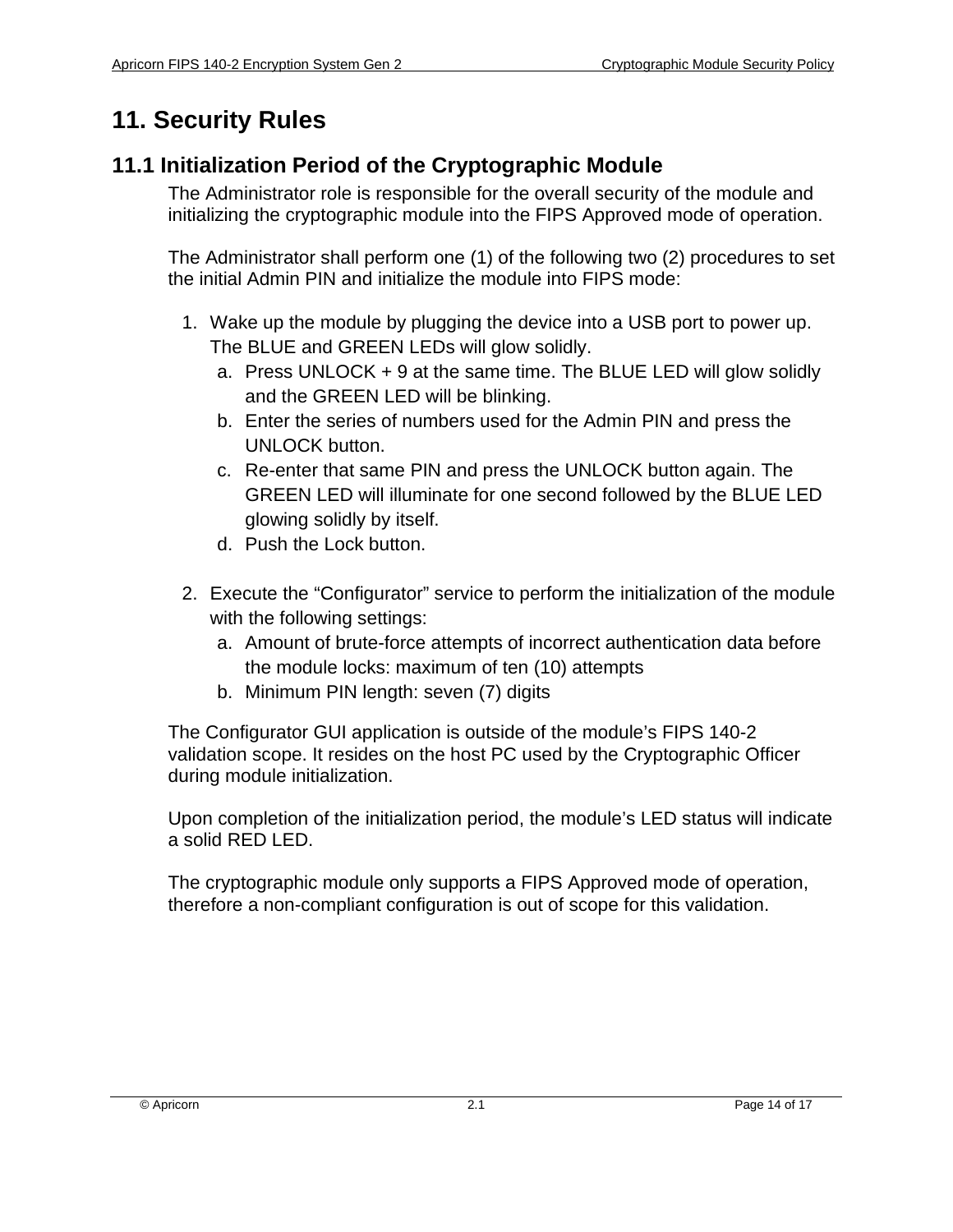### <span id="page-14-0"></span>**11.2 FIPS Approved Mode**

- The cryptographic module always runs in a FIPS Approved mode of operation (i.e., non-FIPS mode is not supported). It is possible to determine that the module is in FIPS mode by powering up the module (automatically invoking the self-tests) and observing LED status as follows: RED LED is solid on to indicate self-tests completed successfully; RED LED is flashing to indicate an error state, including failure of a power-up self-test as well as failure of a conditional self-test.
- The firmware revision can be determined by the following procedure:
	- 1. Push the Unlock button to bring the module out of a sleep state or plug into a powered USB port.
	- 2. Push the Lock + 1 keys at the same time and release.
	- 3. Push and hold the 0 key, the LEDs will flash Red and Blue for 5 seconds then all the LEDs will come on for 1 second. Release the 0 key.
	- 4. The LEDs will flash the firmware revision:
		- Example:
		- a.  $2$  Blue LED blinks =  $2$
		- b. Then 1 Red blink = **.** (period)
		- c. Then 1 Blue blinks  $= 1$
		- d. Then Red LED on solid  $=$  end of sequence This firmware revision shows **2.1**
- The hardware P/N and version can be determined by checking whether one of the below containing products are in use:
	- o Aegis Fortress 4TRES37 REV B (contains AFESG2-1 Rev A2)
	- o Aegis Padlock SSD PLSSD37 REV C (contains AFESG2-2 Rev A2)
	- o Aegis Padlock DT FIPS APLDT37 REV B (contains AFESG2-3 Rev A2)
- The cryptographic module enforces separation of all data inputs, data outputs, control inputs, status outputs via defined ports and interfaces.
- The cryptographic module receives power via its defined power interface.
- The cryptographic module does not support a maintenance interface or bypass capability.
- The cryptographic module does not support the output of any secret keys, private keys, or CSPs in any form.
- During error states, the cryptographic module enforces the inhibition of all data outputs, ceases to provide any cryptographic or otherwise security relevant services, and provides non-security relevant error status.
- The cryptographic module supports role-based authentication.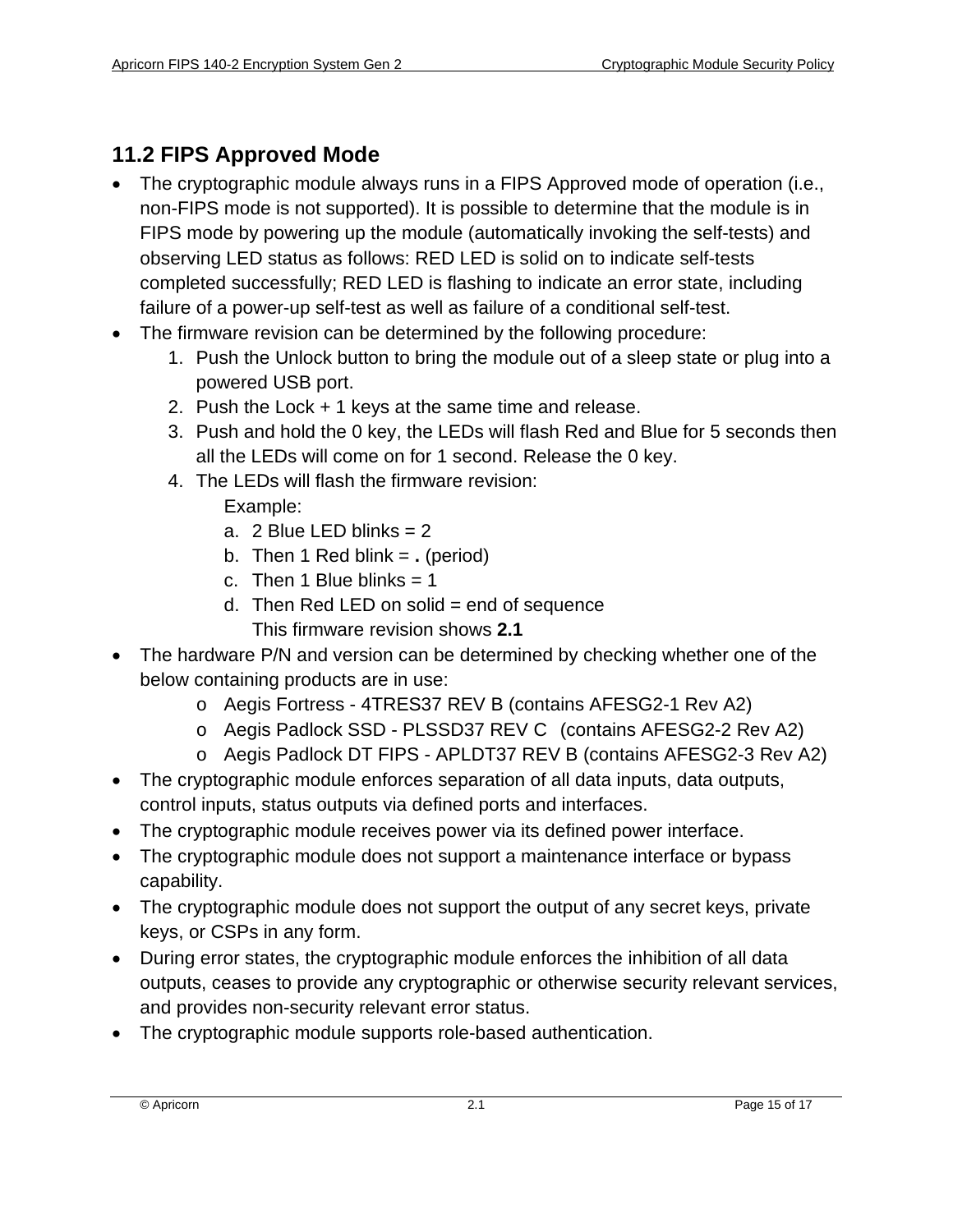- The Administrator and General User roles are explicitly prohibited from sharing PINs with any other operator. In the event that the Administrator role shares his or her PIN, the cryptographic module is deemed non-compliant and unfit for service to protect sensitive but unclassified data.
- The cryptographic module provides a hard, opaque, tamper-evident, productiongrade epoxy encapsulating all electrical components containing CSPs.
- The cryptographic module enforces a non-modifiable operational environment.
- The cryptographic module protects all critical security parameters from unauthorized disclosure, modification, and substitution.
- The cryptographic module provides a non-Approved non-deterministic hardware random number generator strictly for the purpose of seeding the Approved deterministic random bit generator.
- The cryptographic module does not support manual key entry.
- The cryptographic module supports zeroization to destroy all critical security parameters. All CSPs are destroyed with the User Reset (FIPS Zeroize) service.
- The cryptographic module conforms to applicable EMI/EMC requirements.
- The cryptographic module generates cryptographic keys whose strengths are up to 256 bits of security.
- As per IG A.9, the AES-XTS implementation verifies that Key  $1 \neq$  Key 2, before the keys are to be used.
- The cryptographic module performs all required self-tests:
	- o Power-up Self-tests
		- 1. SHA-256 KAT
		- 2. SP800-90A HASH DRBG KAT and Health Check
		- 3. AES-XTS Encrypt KAT (AES Cert. #C1597)
		- 4. AES-XTS Decrypt KAT (AES Cert. #C1597
		- 5. AES-CBC Decrypt KAT (AES Cert. #C877)
		- 6. SP 800-56A Self-tests per IG 9.6 (includes Primitive Z test and KDF KAT; prerequisites are tested separately with SHA and DRBG KATs)
		- 7. Firmware integrity test (16-bit EDC)
	- o Conditional Self-tests
		- 1. NDRNG Continuous Test
		- 2. ECDH Pairwise Consistency Test
		- 3. SP 800-56A conditional tests per IG 9.6 (includes assurances per SP 800-56A sections 5.5.2 & 5.6.2.3 and ECDH pairwise consistency test)
		- 4. DRBG Continuous Test: N/A as allowed by IG 9.8
		- 5. Firmware load test: N/A
		- 6. Manual key entry test: N/A
		- 7. Bypass test: N/A
- The operator may invoke self-tests on demand by power cycling the cryptographic module.